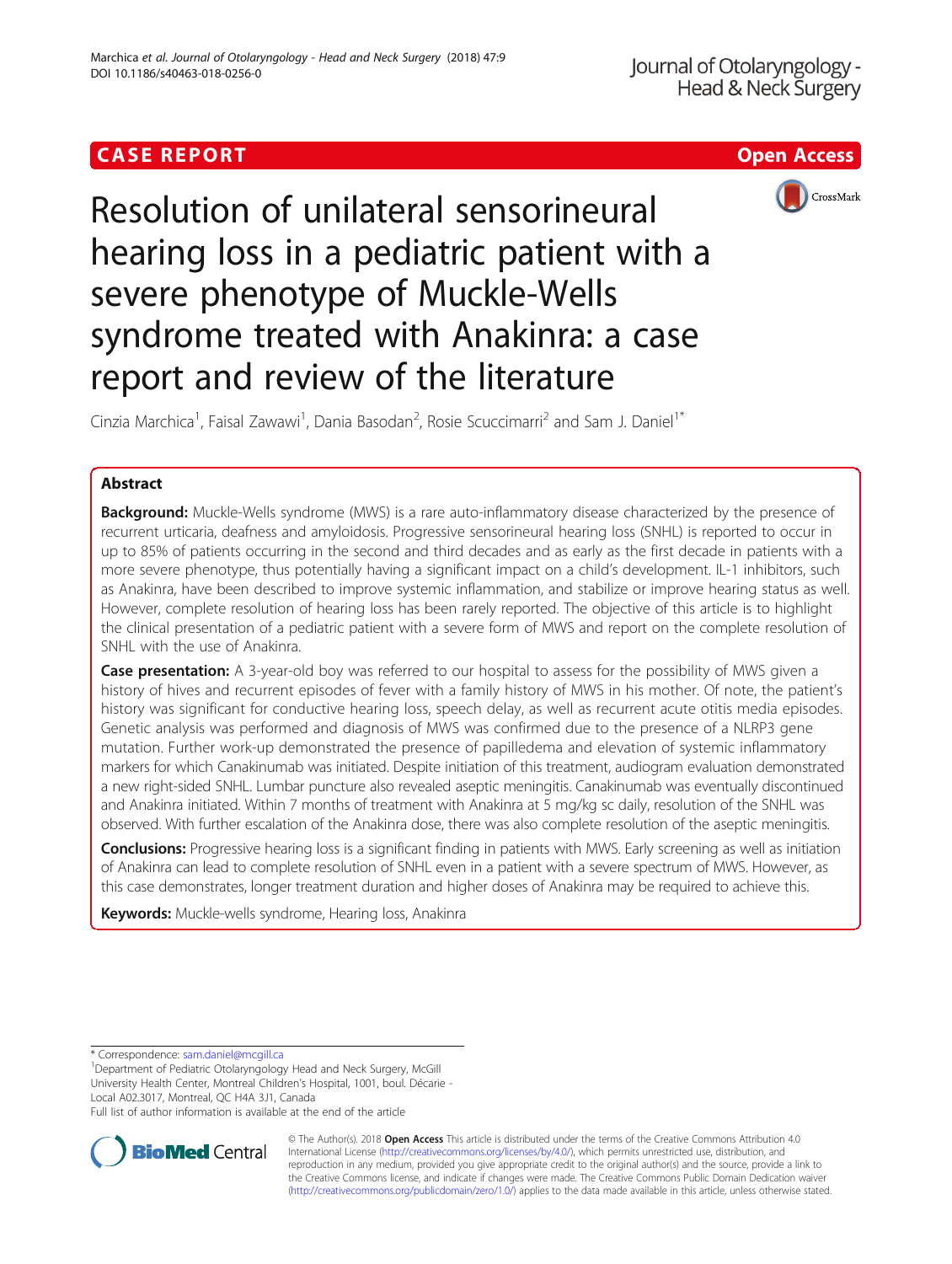## Background

Muckle-Wells syndrome (MWS) is a rare autoinflammatory disease following an autosomal dominant inheritance pattern  $[1]$  $[1]$ . It was first described in 1962 by Muckle and Wells and is characterized by the presence of recurrent urticaria, deafness and amyloidosis [[2,](#page-4-0) [3](#page-4-0)]. In addition, patients can have fever, fatigue, conjunctivitis, headache, arthralgias/arthritis and raised inflammatory markers [[1](#page-4-0), [3](#page-4-0)]. MWS is part of a spectrum of cryopyrinassociated periodic syndromes (CAPS) which also includes two other clinical phenotypes, the less severe 'familial cold auto-inflammatory syndrome' (FCAS), and the more severe 'neonatal-onset multisystem inflammatory disease' (NOMID) or 'chronic infantile neurological cutaneous articular syndrome' (CINCA) [[1](#page-4-0), [3,](#page-4-0) [4](#page-4-0)]. NOMID/CINCA usually has more severe ocular, musculoskeletal and central nervous system (CNS) manifestations than MWS [\[4,](#page-4-0) [5](#page-4-0)]. The CNS manifestations of NOMID/CINCA include aseptic meningitis and increased intracranial pressure [\[5,](#page-4-0) [6](#page-4-0)]. However, the spectrum of CAPS is a clinical continuum with intermediate or overlapping forms [\[7,](#page-4-0) [8](#page-4-0)]. Progressive sensorineural hearing loss (SNHL) is reported to occur in up to 85% of patients with MWS and usually develops in the second or third decade of life [[7](#page-4-0)] unlike NOMID/ CINCA that usually occurs in the first decade [[5](#page-4-0)].

CAPS has been associated with mutations in the NLRP3 gene encoding for the cryopyrin/NLRP3 protein, which has been shown to be fundamental in the activation of intracellular caspase 1 and the processing of interleukin-1ß (IL-1 ß) [[4](#page-4-0), [8](#page-4-0), [9\]](#page-4-0). The management of CAPS patients has therefore been directed towards the use of IL-1 inhibitors. Canakinumab is a fully human, recombinant IgG1 anti–IL-1ß monoclonal antibody that selectively prevents IL-1ß from interacting with IL-1 receptors [\[8](#page-4-0), [9\]](#page-4-0). Anakinra is a recombinant, non-glycosylated IL-1 receptor antagonist that has been demonstrated to inhibit the activity of IL-1 by binding competitively to the IL-1 type I receptor [[1,](#page-4-0) [8](#page-4-0), [9\]](#page-4-0).

A number of studies in the literature have shown successful treatment of both the systemic symptoms and inflammation with either of the IL-1 inhibitors in CAPS [[8\]](#page-4-0). In addition, hearing loss (HL) has improved or stabilized with anti-IL1 inhibitors in CAPS [[3,](#page-4-0) [6](#page-4-0), [9](#page-4-0)–[20](#page-5-0)] however, complete resolution has been rarely reported [[15](#page-5-0), [16](#page-5-0), [19](#page-5-0), [20](#page-5-0)].

The objective of this article is to highlight the clinical presentation of a pediatric patient with MWS and to report on the complete resolution of HL in this child with the use of Anakinra.

This case report was conducted in the tertiary healthcare center of the Montreal Children's Hospital of the McGill University Health Centre (MUHC). Ethical approval by the research ethics board (REB) of the MUHC was obtained. After appropriate consent of the patient as well as legal guardians (patients' parents), a review of the patient's medical records, radiological imaging, lab tests and operative reports was performed. A comprehensive literature review assessing the effect of Anakinra on hearing in CAPS was performed.

#### Case presentation

A 3-year-old boy was referred to the Montreal Children's Hospital to assess for the possibility of MWS given a history of hives and recurrent episodes of fever observed shortly after birth and the recent diagnosis of this syndrome in the child's mother.

The patient had a past medical history of asthma. He had also received bilateral pressure equalizing tubes (PET) in the context of conductive HL, speech delay, presence of middle ear effusion and 4 episodes of acute otitis media in one year.

The patient's mother was suspected of having MWS when amyloid was identified on small bowel biopsy as part of an evaluation for chronic diarrhea and weight loss. She also had nephrotic range proteinuria. Her history revealed that she had an urticarial rash since infancy and had later developed SNHL. Genetic analysis confirmed that she was heterozygous for D305N mutation in the NLRP3 gene. Given these results, her son was referred to the rheumatology as well as the medical genetics clinics of the Montreal Children's Hospital. Genetic blood analysis confirmed the presence of the NLRP3 gene mutation and thus the diagnosis of MWS in this boy.

The child underwent a complete workup. His inflammatory markers were elevated: C-Reactive Protein (CRP) at 72 mg/L (normal 0–5) and Erythrocyte Sedimentation Rate (ESR) at 45 mm/h (normal 0–10). He had a normal complete cell count, normal creatinine and normal urinalysis with normal urine protein/creatinine ratio. An initial eye exam demonstrated the presence of papilledema which was thought to be most likely secondary to this syndrome. Magnetic resonance imaging (MRI) of the head was performed and it did not reveal any abnormalities or enhancing lesions.

The patient was started on Canakinumab in April 2012 at a dose of 50 mg ( $\sim$  2 mg/kg) subcutaneous (sc) every 8 weeks. The patient's mother was also started on Canakinumab, however was quickly switched to Anakinra given persistent enhancement of the cochlea on MRI. A referral was made for evaluation for both child and mother at the National Institute of Health (NIH) and they were seen in October 2012. Following this, the patient was co-managed by both teams. In November 2012, the child's dose of Canakinumab was changed to every 6 weeks because of persistent mildly elevated inflammatory markers (CRP 4.9–7.5; ESR 41). An effective response was observed with this change including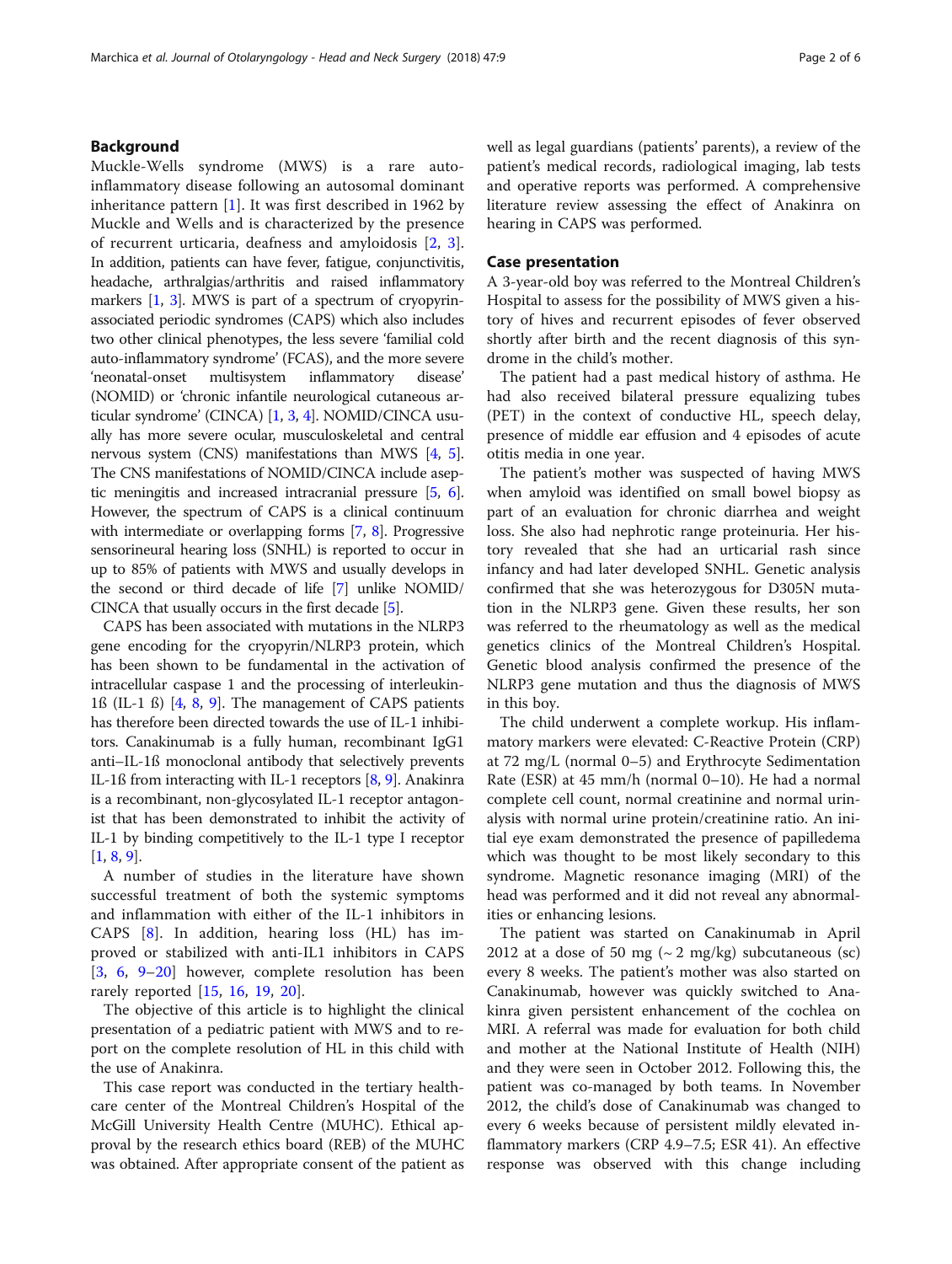normalization of the CRP and resolution of the papilledema.

In March 2013, the patient began having breakthrough symptoms of urticarial rash, as well as reappearance of an elevated CRP and ESR. The dose of Canakinumab was thus increased to 75 mg (5 mg/kg) every 6 weeks. Over the next few months, the patient improved with normalization of the inflammatory markers.

In July 2013, one year after starting Canakinumab, audiogram evaluation demonstrated new right-sided mild SNHL with a possible mixed component (Fig. 1). Speech reception thresholds remained good at 15 decibels of HL (dBHL) in the left ear and 20 dBHL on the right ear. Tympanometry results displayed left sided large volumes compatible with a PET in place, however, negative pressure were observed on the right side.

At that time, MRI was repeated and continued to be normal with no enhancement of the cochlea or meninges. A lumbar puncture (LP) was done, which revealed the presence of aseptic meningitis with 19 white blood cells (WBCs) and an elevated protein count of 24 mg/dl in the cerebrospinal fluid (CSF). These occurred in the context of the child feeling well with no headaches, rash or fever and a normal CRP at 0.5 mg/L. The SNHL and abnormal LP results prompted an increase in the dose of Canakinumab to 150 mg every 6 weeks (8 mg/kg).

Follow up in otolaryngology and audiology continued to demonstrate mild SNHL on the right side. Approximately 7 months following the increase of Canakinumab to 8 mg/kg, the patient was still experiencing difficulties at school, perhaps secondary to hearing impairments. A repeat audiogram continued to demonstrate mild SNHL in the right ear from 750 Hz to 4000 Hz (Fig. 1). The left ear hearing remained within normal limits, except for a mild conductive HL at 2 kHz. Speech reception thresholds were mildly elevated in the right ear at 25 dBHL. Given this HL and



aforementioned difficulty in school performance, the patient received a hearing aid for the right ear.

In May 2014, repeat LP showed persistent elevation in WBC at 13 (20% lymphocytes; 44% neutrophils) and protein at 17. The SNHL remained stable. At that time, the inflammatory markers remained normal (CRP 0.7; ESR 8). Due to the persistence of pleocytosis in the CSF and SNHL, in June 2014, Canakinumab was discontinued and the patient was started on Anakinra 100 mg sc daily (5 mg/kg).

By January 2015, within 7 months of initiating Anakinra, he had improving aseptic meningitis with CSF WBC's decreasing to 9/mm<sup>3</sup>. The dose of Anakinra was increased further to 142 mg (6.5 mg/kg). Interestingly, at that time, from an otologic perspective, resolution of the HL was observed at the NIH and confirmed in follow-up at our center in September 2015. Audiograms demonstrated hearing that was within normal limits bilaterally, with normal otoacoustic emissions. When comparing to previous, a 20 dB improvement was seen spanning the 1000- 4000 Hz frequency range (Fig. 1). Within another 7 months of the increase in dose of Anakinra, complete resolution of the aseptic meningitis was also observed with a CSF WBC count at  $4/\text{mm}^3$  (Fig. [2a, b](#page-3-0)).

The patient continues to be treated with Anakinra at 6 mg/kg, and at the time of this publication, there has been no relapse of the HL or aseptic meningitis. He continues to be clinically well and persists with normal inflammatory markers and urinalysis.

### Discussion and conclusions

Knowledge on MWS has been continuously evolving since the identification of the linkage to the NLRP3 gene mutation. Amyloidosis and HL remain important complications of this disease [[3](#page-4-0)]. SNHL in MWS is often rapidly progressive [[3\]](#page-4-0). It affects primarily high frequencies of  $\geq 6$  kHz but can progress to complete deafness [[3\]](#page-4-0). Earlier age at diagnosis was noted to be significantly associated with HL in one cohort study [[3](#page-4-0)]. However, HL clearly increases with age [\[7](#page-4-0), [12](#page-5-0), [21\]](#page-5-0). Given its progressive nature, early diagnosis and treatment is imperative. Current therapeutic interventions include the use of anti-IL-1 therapy such as Anakinra or Canakinumab.

This case report describes a pediatric patient with a severe spectrum of MWS with likely an intermediate or overlapping phenotype with CINCA/NOMID given the papilledema and aseptic meningitis, who had complete resolution of HL with Anakinra. To our knowledge, this is the first pediatric case describing complete resolution of SNHL associated with a severe phenotype of MWS back to baseline normal hearing with Anakinra monotherapy.

Various studies have demonstrated Anakinra's effectiveness in reducing the inflammatory manifestations seen in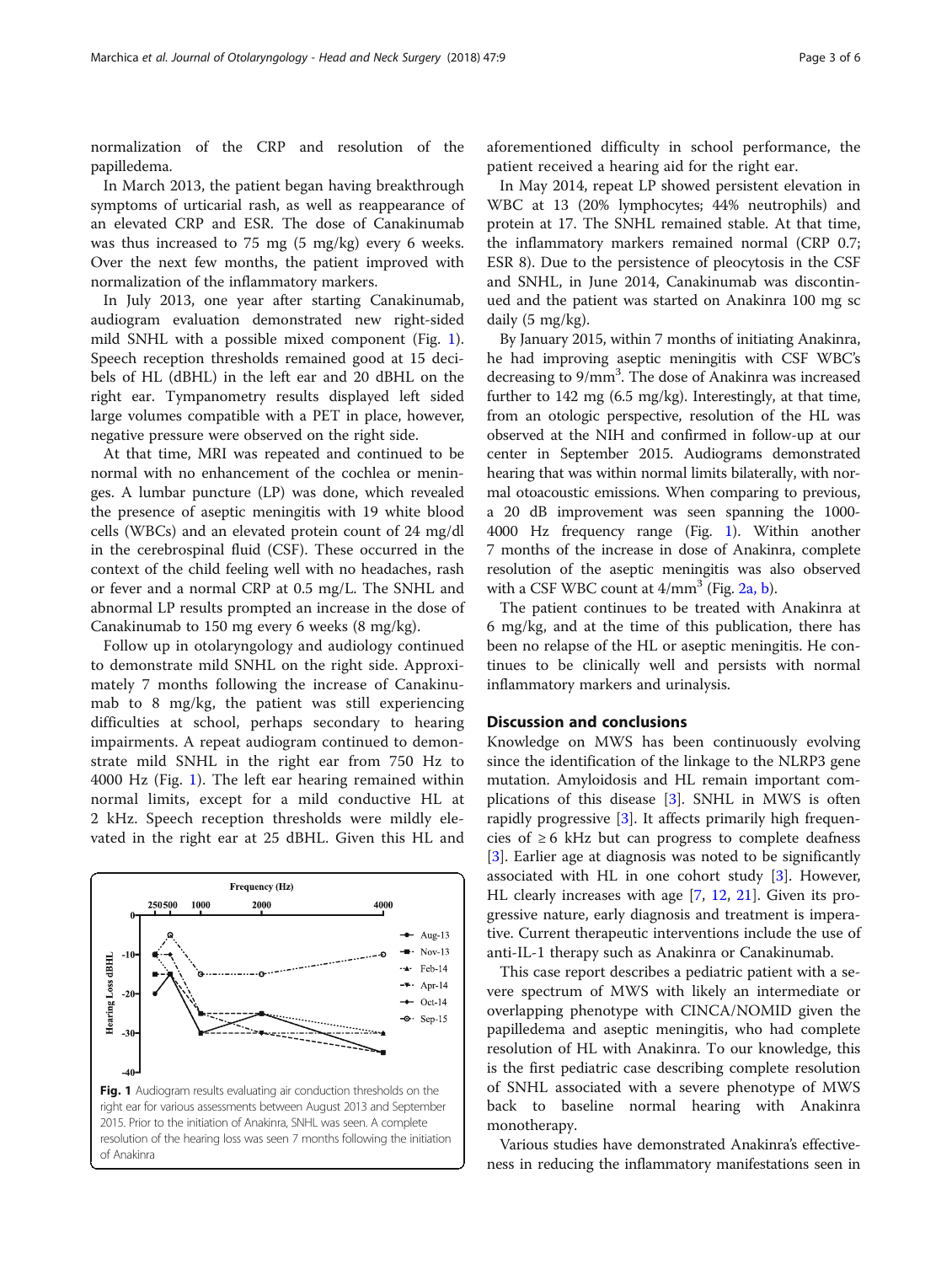MWS [[1](#page-4-0), [9](#page-4-0)–[11,](#page-4-0) [13](#page-5-0), [14](#page-5-0), [16,](#page-5-0) [19\]](#page-5-0) including improvements in CRP, Amyloid A serum protein and systemic symptoms. In addition, Anakinra has also been shown to improve or stabilize HL in this syndrome [[3,](#page-4-0) [10](#page-4-0)–[14\]](#page-5-0). However, complete resolution of HL with Anakinra has only been described in 4 patients in the literature: two adults with MWS [[16](#page-5-0), [20](#page-5-0)], an 8 year old with MWS [\[19\]](#page-5-0) and an adolescent with NOMID/CINCA [\[15\]](#page-5-0).

Rynne and colleagues described a 15–30 dB improvement, confirmed from 250 Hz – 4000 Hz, in a 59-year-old woman treated with Anakinra for MWS [[20](#page-5-0)]. This significant improvement allowed for the patient to no longer require hearing aids. However, audiograms still depicted a SNHL, which the authors believe to be secondary to presbyacusis [\[8](#page-4-0)]. Similarly, Mirault et al. described a 22-yearold female treated for MWS with bilateral SNHL since the age of 12 [\[16\]](#page-5-0). Three months following the initiation of Anakinra, repeat audiogram demonstrated a nearcomplete regression of the deafness, which remained stable after 18 months  $[16]$  $[16]$  $[16]$ . The difference with our case was that our patient had a more severe phenotype given

the CNS symptoms. In addition, despite our patient having an earlier initiation of treatment, he required a longer treatment period before HL resolved. In an 8-year-old female, Anakinra was started shortly after detection of HL and resolution with treatment occurred within 3 months [[19](#page-5-0)]. Unlike our case, this patient did not have CNS involvement and thus had a milder phenotype. The last case of complete HL resolution was that of a 14-year-old boy with NOMID/CINCA. This adolescent had moderate to severe HL requiring hearing aids and significant CNS symptoms refractory to multiple treatments [[15\]](#page-5-0). Nine months after the introduction of Anakinra, in combination with other therapeutic agents, he had complete resolution of the HL [\[19\]](#page-5-0). However, in this case, the HL was described as conductive [\[19\]](#page-5-0). This case, similarly to our case, illustrates that in the more severe phenotypes, a longer treatment period may be required prior to HL improvement. Dalgic and colleagues evaluated the effect of Anakinra on a 14 year old with MWS [\[13\]](#page-5-0). Once again, a 10–20 dB improvement in HL was observed after 2 months of Anakinra treatment [\[13\]](#page-5-0). However, a mildmoderate HL persisted [\[13](#page-5-0)]. It is possible that complete reversal of HL would have occurred with a longer treatment period.

A number of cohort studies reveal varied results with treatment with Anakinra for MWS and CINCA/NOMID syndromes. Goldbach-Mansky et al. presented 18 pediatric patients with NOMID with varying degrees of HL [\[6](#page-4-0)]. Six of these patients (33%) showed hearing improvement by 6 months, and 9 patients (50%) had stable hearing relative to baseline with Anakinra  $[6]$  $[6]$ . In a cohort study of 13 patients with MWS, 92% presented with HL observed as young as 6 years old  $[11]$ . In addition, hearing improved in 3 of the 12 patients: one with Canakinumab and two with Anakinra [[11](#page-4-0)]. In a cohort of 33 patients with MWS aged from 3 to 75 years,  $67\%$  had SNHL  $[12]$ . Hearing remained stable in a majority of patients with anti-IL-1 therapy, improved in 3 patients on Canakinumab and in 2 patients with Anakinra [\[12\]](#page-5-0). One patient's HL worsened on Anakinra [\[12](#page-5-0)].

In a cohort study of 23 patients with MWS, SNHL was identified in 91% of patients [[3\]](#page-4-0). In these, all had high frequency abnormalities including those with early HL and only 74% had abnormal standard assessments (0.5–4 kHz) [[3\]](#page-4-0). A total of 44/46 (96%) of patient ears showed improvement or stable hearing with anti-IL-1 treatment [[3](#page-4-0)]. Improvement was seen in 11 ears, 6 treated with Canakinumab and 5 with Anakinra [\[3](#page-4-0)]. Two ears worsened, both on Anakinra [\[3](#page-4-0)]. This group highlighted the importance of screening patients at high frequency hearing thresholds of 6 and 8 kHz, above the standard measurements of 4 kHz, given early high frequency HL in these patients [[3](#page-4-0)].

In another study by Sibley et al., 26 patients with NOMID showed improvement in hearing in 30% of ears

<span id="page-3-0"></span>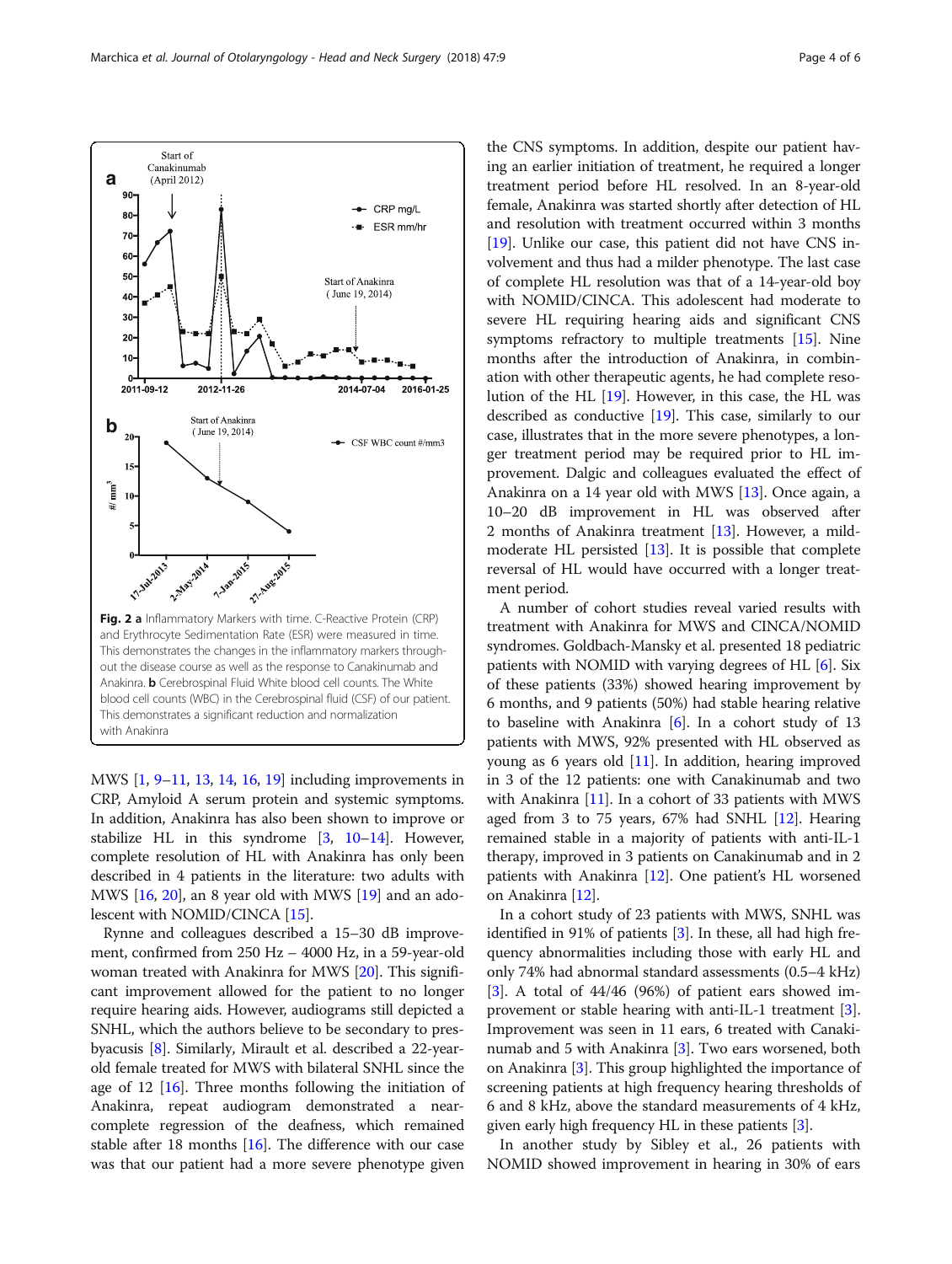<span id="page-4-0"></span>and stabilization of HL in the majority of patients [\[18](#page-5-0)]. Cochlear enhancement on MRI correlated with persistent HL [[18\]](#page-5-0). In a cohort study of 12 patients with MWS, HL was present in 83% and improved in only 2 patients [[14\]](#page-5-0). In one of these patients, a 15-year-old, had subjective resolution of the HL but the audiogram demonstrated persistent but improved mild impairment [[14](#page-5-0)].

Finally, Neven et al. described 10 patients with NOMID/CINCA with HL reported in 7 of the 8 oldest patients [\[17](#page-5-0)]. With the initiation of Anakinra, only 2 patients (those with a previously documented moderate HL) demonstrated a 15 dB improvement following 6 months of treatment, with HL remaining stable in the others [\[17](#page-5-0)]. This paper suggested that residual CNS inflammation and deafness persisted in some patients, especially if there had been a delay in diagnosis and treatment [[17\]](#page-5-0).

In comparison to the above mentioned studies, our patient received an early diagnosis of MWS and subsequently commenced on treatment rapidly. Although initially started on Canakinumab, which demonstrated efficacy in reducing the inflammatory markers and the papilledema, the presence of aseptic meningitis as well as SNHL did not improve. Therefore, Canakinumab was stopped and Anakinra initiated. Following 7 months of treatment with Anakinra, resolution of the SNHL was observed; and with further escalation of the dose, the CSF finally normalized. Resolution of the HL may have occurred due to relatively early initiation of Anakinra. However, this case demonstrates that longer treatment duration and higher doses of Anakinra may be required to achieve this improvement.

In conclusion, early initiation of Anakinra can lead to complete resolution of SNHL even in a patient with a severe spectrum of MWS. Resolution of HL in this patient with Anakinra further supports the hypothesis that anti-IL1 therapy must be initiated promptly in order to limit the irreversible changes that may be brought on to the cochlea in this disorder.

#### Abbreviations

CAPS: Cryopyrin-associated periodic syndromes; CINCA: Chronic infantile neurological cutaneous articular syndrome; CNS: Central nervous system; CRP: C-Reactive Protein; CSF: Cerebrospinal Fluid; dBHL: Decibels of HL; ESR: Erythrocyte Sedimentation Rate; FCAS: Familial cold auto-inflammatory syndrome; HL: Hearing loss; LP: Lumbar puncture; MRI: Magnetic resonance imaging; MWS: Muckle-Wells syndrome; NIH: National Institute of Health; NOMID: Neonatal-onset multisystem inflammatory disease; PET: Pressure equalizing tubes; sc: Subcutaneous; SNHL: Sensorineural Hearing Loss; WBC: White Blood Cells

#### Acknowledgements

We would like to acknowledge the team at the National Institute of Health, particularly Dr. Deborah Stone, for their support in the care of this patient.

#### Funding

None

#### Availability of data and materials

Data sharing is not applicable to this article as no datasets were generated or analyzed during the current study.

#### Authors' contributions

CM involved in case review, data collection, preparation and revision of the manuscript. DB involved in case review and revision of the manuscript. FZ, RS, SD involved in patient care, case review, preparation and revision of the manuscript. All authors read and approved the final manuscript.

#### Ethics approval and consent to participate

This case report was conducted in the tertiary healthcare center of the Montreal Children's Hospital of the McGill University Health Centre (MUHC). Ethical approval by the research ethics boards (REB) of the MUHC was obtained.

#### Consent for publication

Consent for publication was obtained by the patient and his legal guardians (patient's parents in this case).

#### Competing interests

RS has received honoraria from Sobi Canada and Novartis Pharmaceuticals Canada. The other authors have no competing interests to declare.

#### Publisher's Note

Springer Nature remains neutral with regard to jurisdictional claims in published maps and institutional affiliations.

#### Author details

<sup>1</sup>Department of Pediatric Otolaryngology Head and Neck Surgery, McGill University Health Center, Montreal Children's Hospital, 1001, boul. Décarie - Local A02.3017, Montreal, QC H4A 3J1, Canada. <sup>2</sup> Division of Pediatric Rheumatology, McGill University Health Center, Montreal Children's Hospital, 1001 Decarie, Montreal, Quebec, Canada.

#### Received: 25 February 2017 Accepted: 17 January 2018 Published online: 30 January 2018

#### References

- 1. Hawkins PN, Lachmann HJ, Aganna E, McDermott MF. Spectrum of clinical features in Muckle-wells syndrome and response to anakinra. Arthritis Rheum. 2004;50(2):607–12.
- 2. Muckle TJ. The 'Muckle-Wells' syndrome. Br J Dermatol. 1979;100(1):87–92.
- 3. Kuemmerle-Deschner JB, Koitschev A, Tyrrell PN, Plontke SK, Deschner N, Hansmann S, et al. Early detection of sensorineural hearing loss in Mucklewells-syndrome. Pediatr Rheumatol Online J. 2015;13(1):43.
- 4. Kullenberg T, Lofqvist M, Leinonen M, Goldbach-Mansky R, Olivecrona H. Long-term safety profile of anakinra in patients with severe cryopyrin-associated periodic syndromes. Rheumatology (Oxford). 2016; 55(8):1499–506.
- 5. Goldbach-Mansky R. Current status of understanding the pathogenesis and management of patients with NOMID/CINCA. Curr Rheumatol Rep. 2011; 13(2):123–31.
- 6. Goldbach-Mansky R, Dailey NJ, Canna SW, Gelabert A, Jones J, Rubin BI, et al. Neonatal-onset multisystem inflammatory disease responsive to interleukin-1beta inhibition. N Engl J Med. 2006;355(6):581–92.
- 7. Ahmadi N, Brewer CC, Zalewski C, King KA, Butman JA, Plass N, et al. Cryopyrin-associated periodic syndromes: otolaryngologic and audiologic manifestations. Otolaryngol Head Neck Surg. 2011;145(2):295–302.
- 8. Kone-Paut I, Galeotti C. Current treatment recommendations and considerations for cryopyrin-associated periodic syndrome. Expert Rev Clin Immunol. 2015;11(10):1083–92.
- Kuemmerle-Deschner JB, Wittkowski H, Tyrrell PN, Koetter I, Lohse P, Ummenhofer K, et al. Treatment of Muckle-wells syndrome: analysis of two IL-1-blocking regimens. Arthritis Res Ther. 2013;15(3):R64.
- 10. Headley AP, Cordingley F, Hawkins PN, Riminton DS. Muckle-wells cryopyrinopathy: complex phenotyping and response to therapy in a new multiplex kindred. Inflammation. 2014;37(2):396–401.
- 11. Kuemmerle-Deschner JB, Lohse P, Koetter I, Dannecker GE, Reess F, Ummenhofer K, et al. NLRP3 E311K mutation in a large family with Mucklewells syndrome–description of a heterogeneous phenotype and response to treatment. Arthritis Res Ther. 2011;13(6):R196.